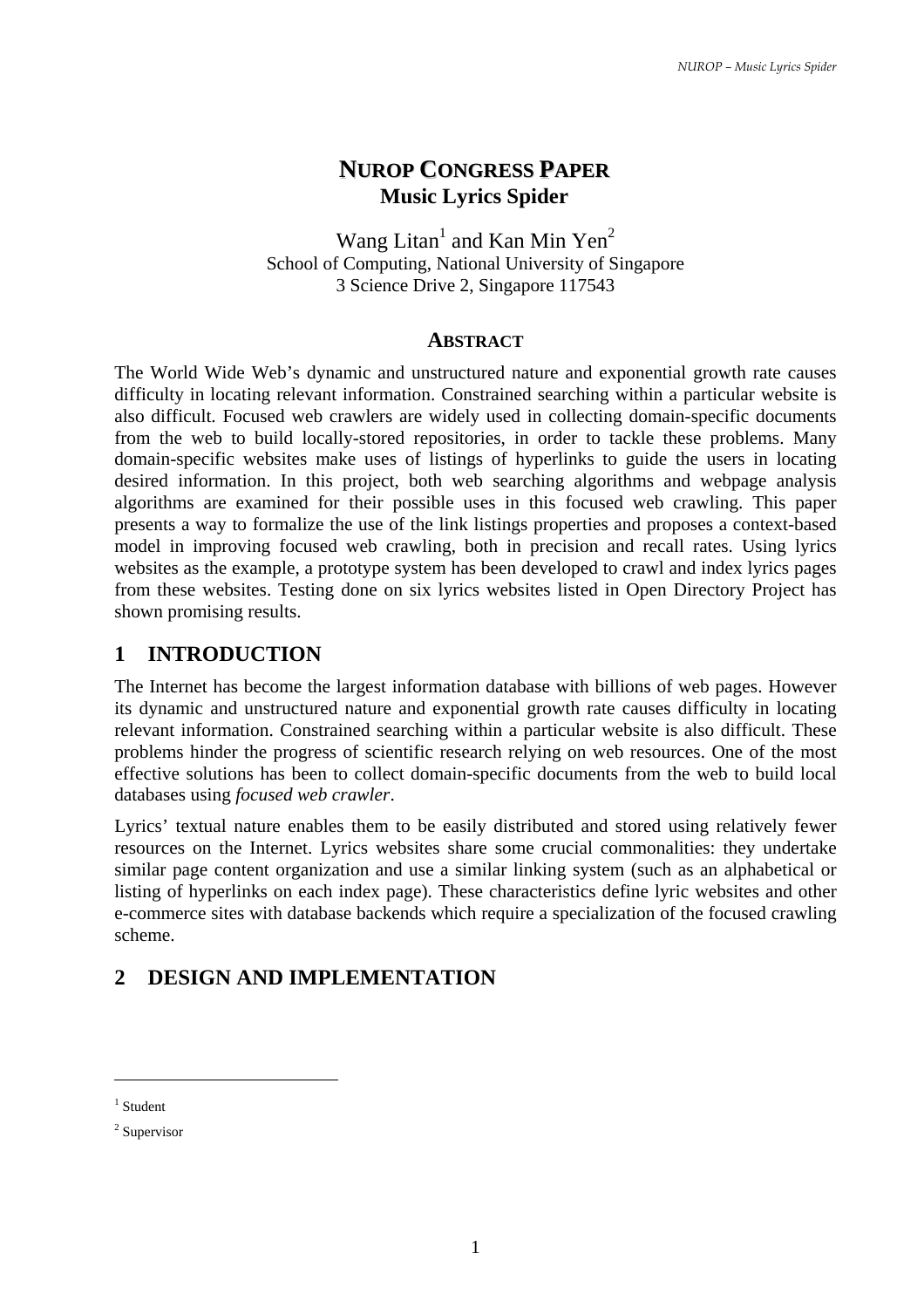#### **2.1 Algorithm Design**

Different algorithms are used in focused crawling to determine the order in which pages are visited. Breadth-first search algorithm can be used to collect topic-specific pages when the target website has limited and known number of levels to be crawled. However, even when one can provide a base URL of high relevance and hyperlink concentration, after several levels of crawling, it starts to lose focus and may retrieve irrelevant and repeated pages, resulting in a noisy final collection. Best-first search algorithm makes use of heuristics to rank the URLs maintained in the frontier. Promising ones are reordered to be visited sooner. Less promising ones are shifted to the end of the queue. However pages corresponding to less promising URLs determined by rank functions but yet still yielding ones will be missed by the crawler when the harvesting number of pages from the given website has a ceiling value. Lyrics website crawling requires a simple strategy, similar to breadth-first search, yet needs to be effective. As the final goal is exhaustive local collection of lyrics from a lyric website, breadth-first search with suggesting rank functions based on specific and highly efficient webpage analysis algorithms dealing with lyrics website pages is used.

Webpage analysis algorithms can be roughly divided into two approaches: content-based and link-based. Content-based approaches examine the page content to determine relevance. In the scenario of focused crawling, relevance can be equated with whether the page is in the target domain: in my case, whether or not a page contains song lyrics. On the other hand, link-based approaches, exploit the human effort made in constructing hyperlinks to and from a target page. Google's PageRank algorithm is the most-widely known instance of this approach.

In the present work, I have applied both. One method to model the content of target pages is to build a language model to represent the typical words found on those pages. Supervised machine learning can used to create such a model. In my work, I use BoosTexter, a machine learner that uses boosting to create a decision list for classification (Schapire 2000).

During the research we observed that several lyrics websites indexed by Google had different PageRank values for different web pages levels. PageRank is the aggregate figure that takes into account global structure of the web graph. However, in many sites that only have incoming links at the root page or have these incoming links uniformly distributed in all parts of the website, relative PageRank between pages within a site can indicate the level of pages. This observation can be leveraged used in determining the categories of the web pages.

#### **2.2 State-Transition Model**

We develop a general model that includes all the possible states and transitions particular to our chosen application of spidering lyrics. We utilize this model for focused crawling at run-time. The following states between transitions are identified after a thorough survey of many lyrics websites with different site sizes and structures:

*Root*: the root page of lyrics website, given by the *Root URL*. It usually provides alphabetical index or categorized hyperlinks to artist list pages (*Artist*).

*Artist*: the list page of artists in the lyrics website, given by hyperlink from the root page (*Root*) or the base URL. The *Artist URL* usually indicates a particular indexing letter and/or a particular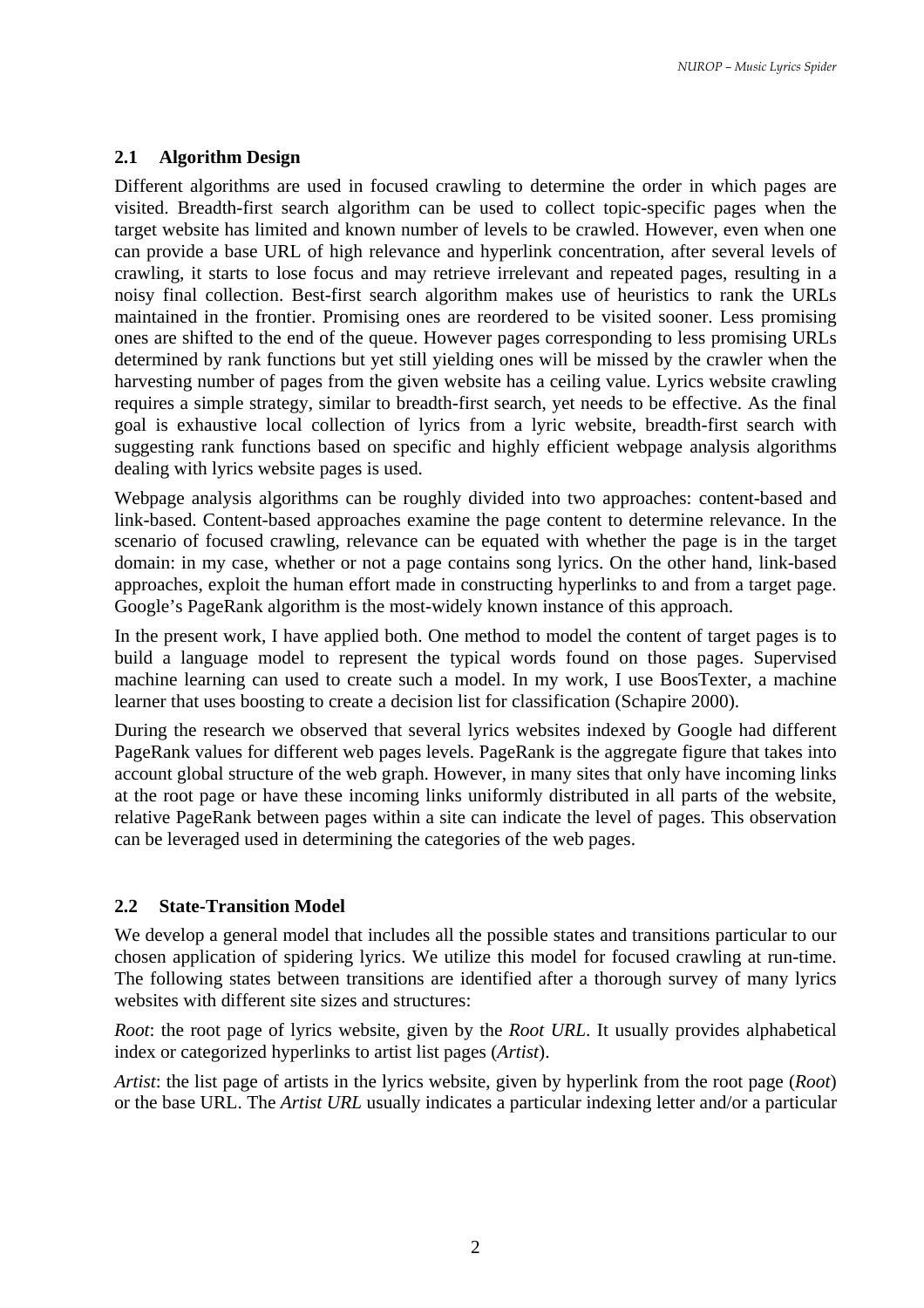range of number of artists. *Artist* mainly provides hyperlinks to song list pages (*Song*) of the indexed artists.

*Song*: the list page of song titles by a particular artist or several closely named artists in the lyrics website, given by hyperlink from the artist list page (*Artist*) or the base URL. *Song* mainly provides hyperlinks to lyric pages (*Lyric*) of the songs listed.

*Lyric*: the lyric page of a given song title and artist in the lyrics website. The *Lyric URL* usually indicates the artist name and the song title.

In the modified strict model, we allow only transitions between two consecutive levels. As such, we can simplify the multi-class classification task into a binary one. This binary classification only seeks to distinguish whether the page's state is the same as its parent (a self-loop in the state diagram) or a state deeper (a transition to a more detailed state, e.g., *Song*  $\Rightarrow$  *Lyric*). The key observation is that this differentiation is sufficient. We can thus limit our search for useful features to features that help distinguish between adjacent states in the state transition graph.

**Root versus Artist.** Assuming the root URL provided by the user is the root URL of the target lyrics website, a strong indicator to identify a *Root* page is an alphabetical listing. Alphabetical listing refers to the set of hyperlinks with "A, B, C…Z" or similar features as their anchor texts. A pilot evaluation shows that this feature can produce 100% accurate differentiation of *Root*  pages from *Artist*.

**Artist versus Song.** In order to differentiate *Artist* from *Song*, we use a similar feature for list differentiation based on the distribution of part-of-speech (POS) tags in the anchor text. We note that *Artist* pages contain more proper nouns than *Song* pages since *Artist* pages mention specific people's names. To use this feature, we have to first parse the page to extract and tokenize all of the anchor text. Next, we tag these tokens with POS tags conforming to the widely-accepted Penn Treebank standard. We observe an optimal ratio of 0.275 generates the highest accuracy, and thus set the threshold accordingly.

**Song versus Lyric.** Here, number of links to document size ratio is used. We observed that *Song* pages tend to have more hyperlinks embedded for the same document size than *Lyric* pages due to their hyperlink listing property. Moreover, *Lyric* pages are typical of leaf (content) pages in a site. Such pages do not list many hyperlinks, due to their low link centrality. In our development set, an optimal ratio of 1.33 generates the highest decision accuracy.

### **2.3 Implementation and Refinements**

In order to fetch a page, we build an HTTP client which sends HTTP request for a web page and reads the response. In the actual implementation of the spider, it is simulated to be a web UserAgent. Once the page is fetched, we parse its content to extract information that guides the future path of the crawler. Most importantly, the web page needs to be parsed to extract hyperlinks to build the URL frontier. URLs in relative form (e.g.,  $\sim$ litan) are converted to absolute form (e.g., http://www.comp.nus.edu.sg/~litan/) by using Perl's URI module.

URL filtering is essential to this research as it restricts the crawler's direction so that it focuses on spidering the desired path and retrieves the target lyrics pages. The transitions reduced from the original state-transition model to the modified version are basically eliminated through URL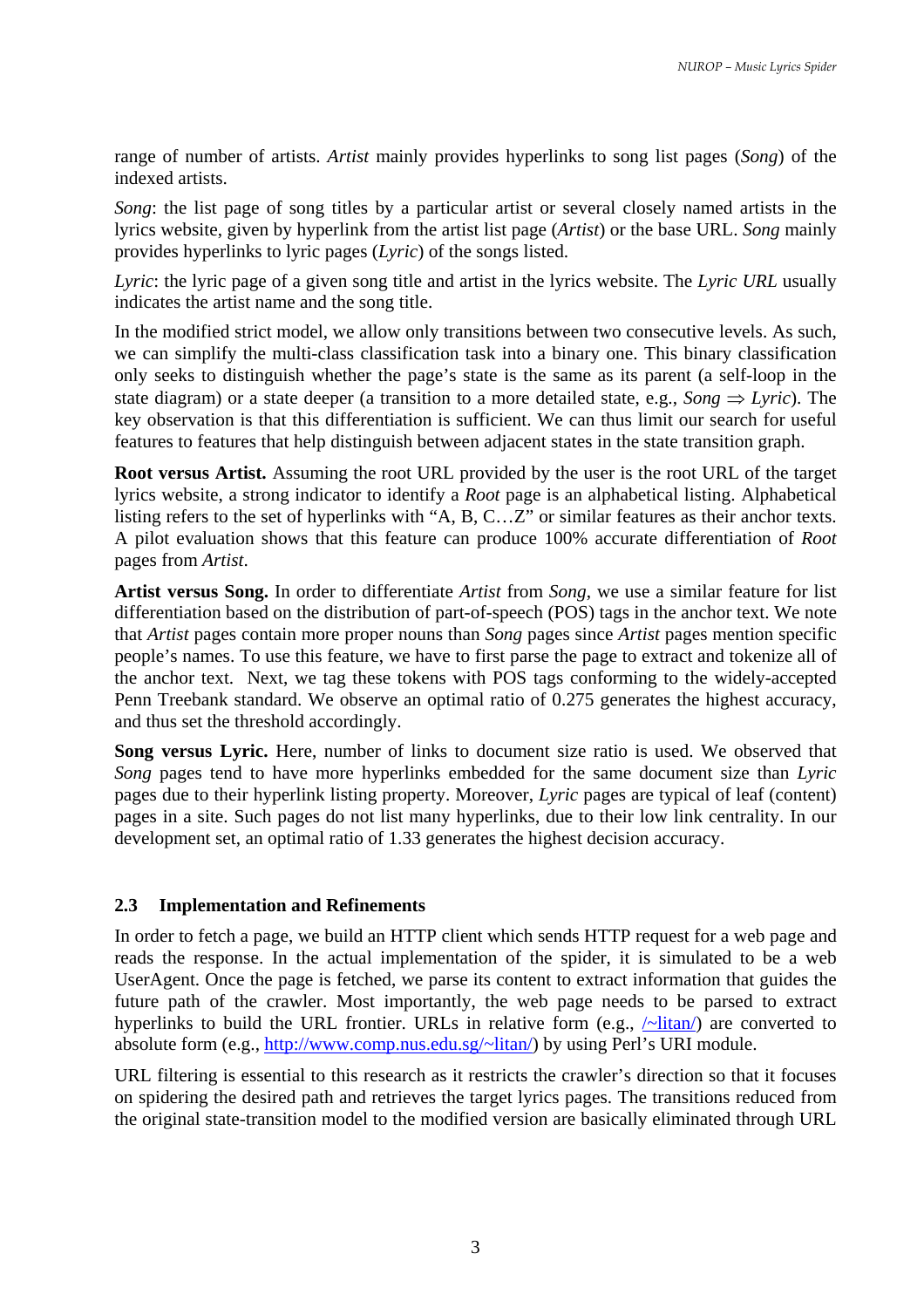filtering. The method proposed, defined as horizontal elimination, compares URLs from two pages known to be at the same level (e.g., two *Artist* pages). Any URLs that are in common between the pages are removed from the URL frontier (**even if they were formerly queued**), as these are likely to be navigation links for the whole website rather than the content hyperlinks that mark a transition to a state closer to the leaf. This comparison and elimination is made between pages of the same state, i.e. the same horizontal level.

Many large lyrics websites maintain large number of leaf pages and intermediate nodes in their collections. It is often impractical to list all these pages (e.g., artists of names beginning with the same alphabet letter) in a single page. A common approach in websites is to chunk the list into several pages, connected by "Next Page" and "Previous Page" hyperlinks. These pages which survive the horizontal and vertical URL eliminations should be classified all as the *Artist* state rather than the lower ordered states. However, normal crawlers, including focused crawlers, will not be able to detect this problem. It accounts for the low recall rate of these crawlers, as they miss a significant part of the entire website due to this single problem. Explicit recursion methods are implemented in my system to resolve this problem. Pages that are likely self-loops (*Artist* ⇒ *Artist*) identified as new *Artist* and reprocessed as *Artist* rather than the next state *Song*. A similar procedure is used in the case of *Song* versus *Lyric*.

### **3 EVALUATION AND ANALYSIS**

To assess the performance of music lyrics spider, six lyric websites were randomly selected from ODP. The six selected websites are allocated to three categories based on the statetransition model. Sites 1, 2 and 3 are identified as examples of category R, which has *Root* as the starting page. Sites 4 and 5 are classified to category A with *Artist* as the base page. Site 6 belongs to the last category S, since their base pages were identified to be of *Song* state. We tested four different music lyric crawler configurations. Common to all configurations, different rounds of crawling were carried out on these websites based on their respective site levels. The level of crawling is manually set for different categories. Category R, A, and S will be crawled to the  $4<sup>th</sup>$ ,  $3<sup>rd</sup>$  and  $2<sup>nd</sup>$  level correspondingly with the starting page as the  $1<sup>st</sup>$  level.

- 1. **Breadth-First search**. The crawler fetches the website on a level by level basis. Domain restriction is applied, i.e. only pages with URLs within the target website are crawled.
- 2. **Breadth-First search with crawling of alphabetical listings enabled.** Instead of crawling every page linked by the *Root* page, only pages linked through alphabetical hyperlinks (links with anchor text of "A", "B", "#" and so on) will be crawled as the  $2<sup>nd</sup>$  level.
- 3. **BFS with crawling of alphabetical listing and page analysis**. In addition to configuration #2, pages crawled will analyzed by the ratio threshold. This determines their level and distance to the final lyrics pages, and overrides the crawling levels, as the crawling is automatically carried according to the level decided by the classifier.
- 4. **Full configuration**. In addition to the configuration #3, horizontal and vertical URL eliminations will be used instead of general URL filtering.

The experiments were carried out on two servers. The number of pages crawled for each level was recorded for assessment. There are many indicators of the performance of a focused crawler.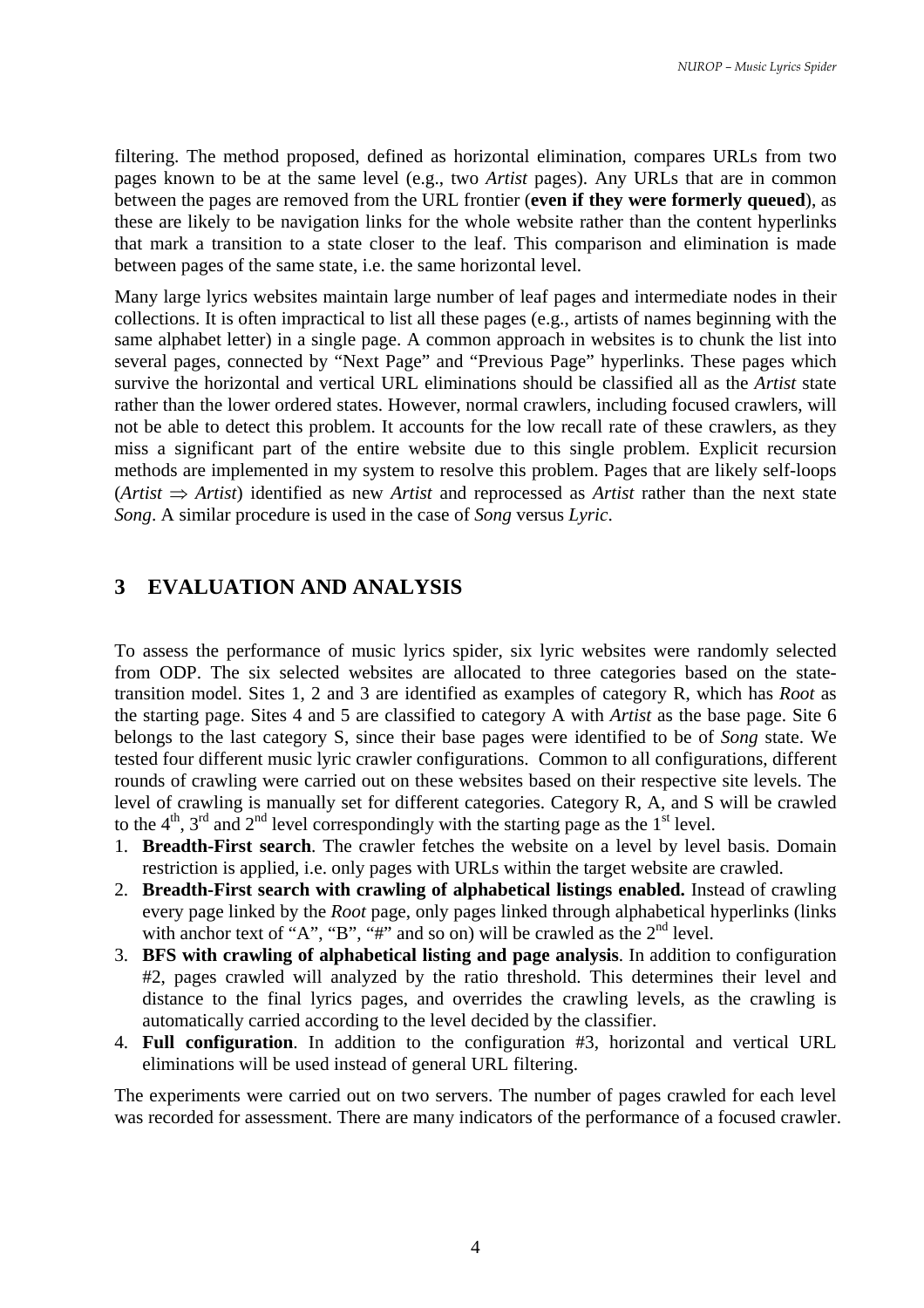Relevance (precision), coverage (recall) and time consumption are usually included. *Precision* is calculated as the ratio of number of correct *Lyric* pages identified and fetched by the crawler to the number of total identified and fetched pages. *Recall* is calculated as the ratio of number of correct *Lyric* pages identified and fetched to the number of *Lyric* pages maintained in the crawled lyrics website. Fig 1 shows the results obtained for the six selected websites.

|                 | Site                | Site 1         | Site 2         | Site 3         | Site 4    | Site 5    | Site 6         |
|-----------------|---------------------|----------------|----------------|----------------|-----------|-----------|----------------|
| Round           | Level               | $\overline{4}$ | $\overline{4}$ | $\overline{4}$ | 3         | 3         | $\overline{2}$ |
| 1 <sup>st</sup> | Precision           | 0.760          | 0.920          | 0.863          | 0.887     | 0.944     | 0.827          |
|                 | Recall              | 0.253          | 1.00           | 0.742          | 1.00      | 1.00      | 1.00           |
|                 | Duration(h:m)       | 5:12           | 20:13          | 9:55           | <b>NA</b> | <b>NA</b> | <b>NA</b>      |
|                 | <b>URLs</b> fetched | 26756          | 128508         | 47291          | 211       | 295       | 29             |
| 2 <sup>nd</sup> | Precision           | 0.772          | 0.952          | 0.874          | 0.887     | 0.944     | 0.827          |
|                 | Recall              | 0.255          | 1.00           | 0.757          | 1.00      | 1.00      | 1.00           |
|                 | Duration(h:m)       | 4:57           | 20:10          | 9:14           | <b>NA</b> | <b>NA</b> | <b>NA</b>      |
|                 | <b>URLs</b> fetched | 25347          | 128009         | 44588          | 211       | 295       | 29             |
| $3^{\text{rd}}$ | Precision           | 0.733          | 0.696          | 0.808          | 0.793     | 0.985     | 0.968          |
|                 | Recall              | 0.634          | 0.709          | 0.726          | 1.00      | 1.00      | 1.00           |
|                 | Duration(h:m)       | 16:33          | 22:49          | 10:53          | <b>NA</b> | <b>NA</b> | <b>NA</b>      |
|                 | <b>URLs</b> fetched | 70238          | 106692         | 41127          | 230       | 299       | 29             |
| 4 <sup>th</sup> | Precision           | 0.849          | 0.840          | 0.830          | 0.858     | 0.985     | 0.968          |
|                 | Recall              | 0.761          | 0.835          | 0.774          | 1.00      | 1.00      | 1.00           |
|                 | Duration(h:m)       | 15:10          | 19:57          | 9:29           | <b>NA</b> | <b>NA</b> | <b>NA</b>      |
|                 | <b>URLs</b> fetched | 91382          | 113036         | 42019          | 208       | 295       | 29             |

|  | Fig 1: Statistics results of websites crawled |
|--|-----------------------------------------------|
|--|-----------------------------------------------|

From the results, we see that performance gains are most notable when crawling is done on larger websites. However, there are limited difference in performance between the breadth-first search and the fully modified configuration in crawling smaller websites. Accurate observation of the depth needed in a site is sufficient for most webpage retrieval.

As lyrics websites normally preserve the high concentration of lyrics pages within the domain, it is common to obtain high relevance ratio from crawling. With the slight modifications to the crawler which add alphabetical listing crawling, an average improvement of 1.8% is observed. With effective elimination of noisy links on the intermediate level pages, i.e. *Artist* and *Song*, the precision ratio rose back by an average of 9.4% for the final round of full configuration.